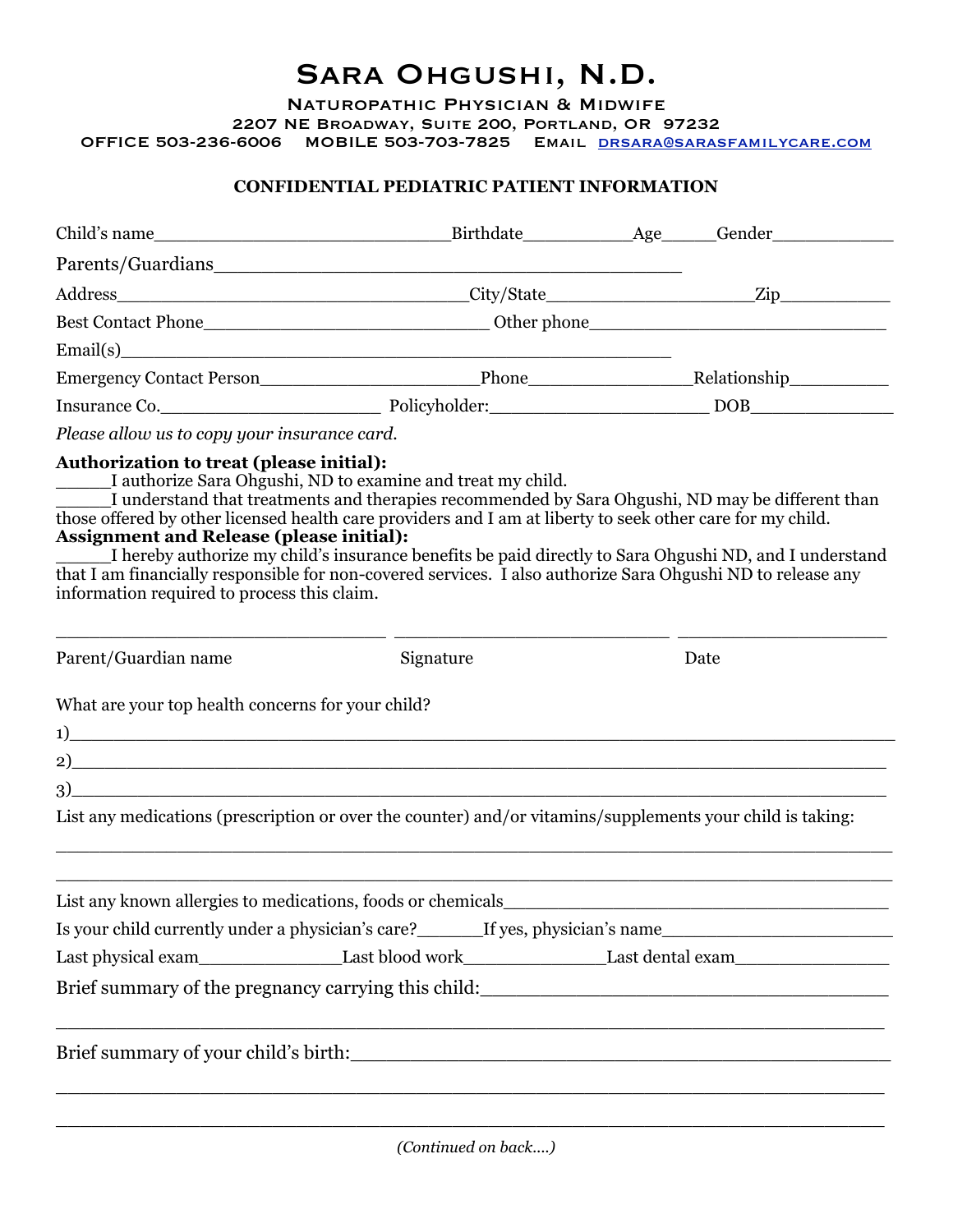Major illnesses/accidents/hospitalizations/surgeries:\_\_\_\_\_\_\_\_\_\_\_\_\_\_\_\_\_\_\_\_\_\_\_\_\_\_\_

#### **FAMILY MEDICAL HISTORY**

\_\_\_\_\_\_\_\_\_\_\_\_\_\_\_\_\_\_\_\_\_\_\_\_\_\_\_\_\_\_\_\_\_\_\_\_\_\_\_\_\_\_\_\_\_\_\_\_\_\_\_\_\_\_\_\_\_\_\_\_\_\_\_\_\_\_\_\_\_\_\_\_\_\_\_\_

\_\_\_\_\_\_\_\_\_\_\_\_\_\_\_\_\_\_\_\_\_\_\_\_\_\_\_\_\_\_\_\_\_\_\_\_\_\_\_\_\_\_\_\_\_\_\_\_\_\_\_\_\_\_\_\_\_\_\_\_\_\_\_\_\_\_\_\_\_\_\_\_\_\_\_\_ \_\_\_\_\_\_\_\_\_\_\_\_\_\_\_\_\_\_\_\_\_\_\_\_\_\_\_\_\_\_\_\_\_\_\_\_\_\_\_\_\_\_\_\_\_\_\_\_\_\_\_\_\_\_\_\_\_\_\_\_\_\_\_\_\_\_\_\_\_\_\_\_\_\_\_\_

Please note the diseases or medical conditions that each of the following members of your child's family has or had. If they are deceased please note the age at which they died and the cause of their death.

| Mother: Notice and the second contract of the second contract of the second contract of the second contract of the second contract of the second contract of the second contract of the second contract of the second contract |
|--------------------------------------------------------------------------------------------------------------------------------------------------------------------------------------------------------------------------------|
|                                                                                                                                                                                                                                |
|                                                                                                                                                                                                                                |
|                                                                                                                                                                                                                                |
|                                                                                                                                                                                                                                |
|                                                                                                                                                                                                                                |
|                                                                                                                                                                                                                                |
|                                                                                                                                                                                                                                |

#### **HEALTH HABITS**

\_\_\_\_\_\_\_\_\_\_\_\_\_\_\_\_\_\_\_\_\_\_\_\_\_\_\_\_\_\_\_\_\_\_\_\_\_\_\_\_\_\_\_\_\_\_\_\_\_\_\_\_\_\_\_\_\_\_\_\_\_\_\_\_\_\_\_\_\_\_\_\_\_\_\_\_

| Sleep: Average # of hrs at night__________ Waking at night?______________Naps?________________________________                                                                                                                        |
|---------------------------------------------------------------------------------------------------------------------------------------------------------------------------------------------------------------------------------------|
| Is your child breastfeeding?__________If not, how long were they breastfed?_________________________                                                                                                                                  |
| Age at which solids were introduced:                                                                                                                                                                                                  |
| Your child's typical diet:                                                                                                                                                                                                            |
|                                                                                                                                                                                                                                       |
| Lunch: <u>and the contract of the contract of the contract of the contract of the contract of the contract of the contract of the contract of the contract of the contract of the contract of the contract of the contract of th</u>  |
|                                                                                                                                                                                                                                       |
|                                                                                                                                                                                                                                       |
|                                                                                                                                                                                                                                       |
| Does anyone in the home smoke?                                                                                                                                                                                                        |
|                                                                                                                                                                                                                                       |
| Does your child ride in a carseat every car ride?<br><u>Letting and the summannial ride</u> of the summannial ride of the summannial ride of the summannial ride of the summannial ride of the summannial ride of the summannial ride |
| Does your child wear a helmet when riding a bicycle (if applicable)?                                                                                                                                                                  |
|                                                                                                                                                                                                                                       |